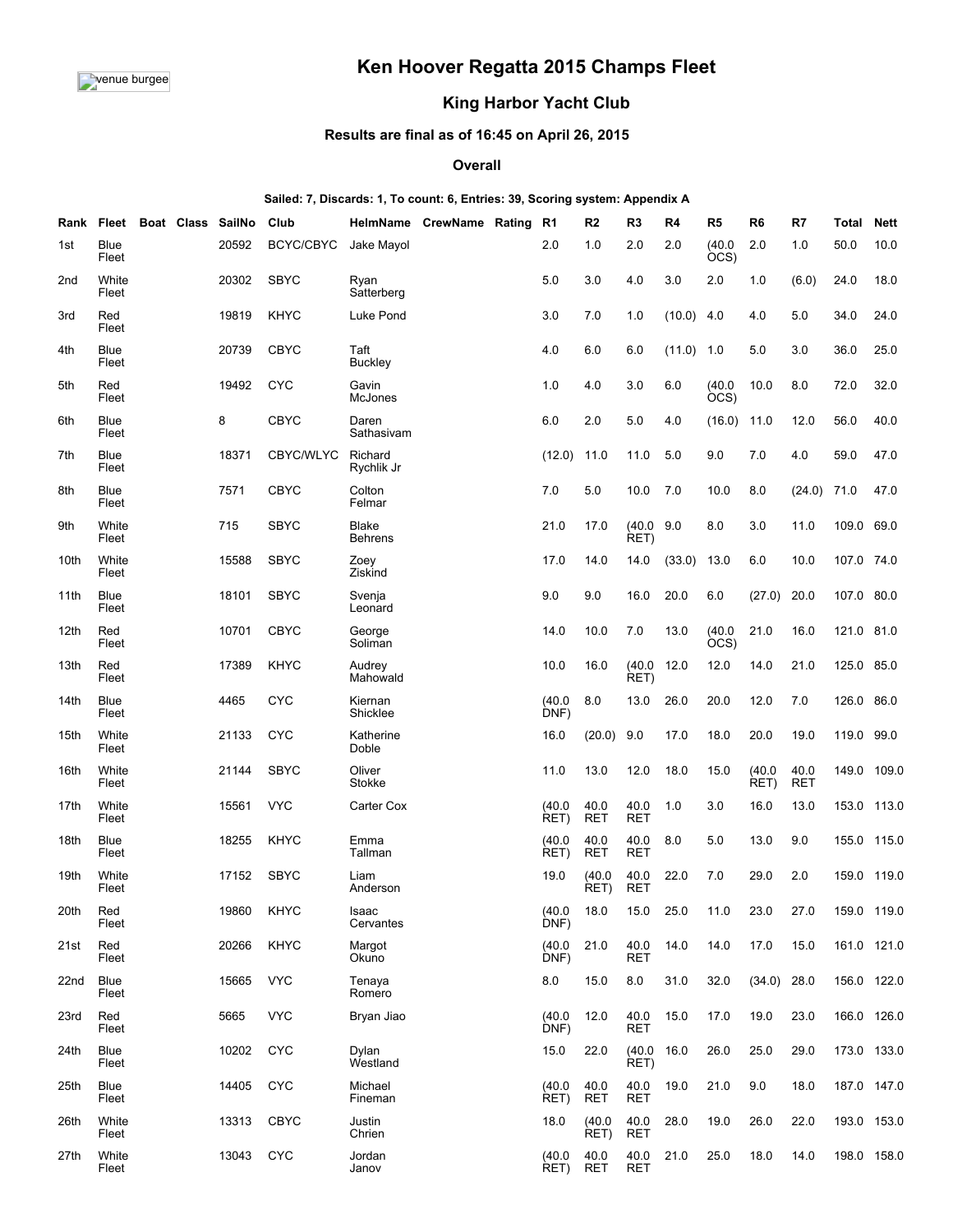| 28th | White<br>Fleet       | 14716 | <b>SBYC</b> | Jonathan<br>Seawards     | (40.0)<br>RET) | 40.0<br><b>RET</b> | 40.0<br><b>RET</b> | 24.0               | 22.0               | 22.0               | 25.0               | 213.0 173.0 |       |
|------|----------------------|-------|-------------|--------------------------|----------------|--------------------|--------------------|--------------------|--------------------|--------------------|--------------------|-------------|-------|
| 29th | <b>Blue</b><br>Fleet | 19307 | <b>DRYC</b> | Finn Tipton              | 13.0           | (40.0)<br>RET)     | 40.0<br><b>RET</b> | 30.0               | 30.0               | 32.0               | 32.0               | 217.0 177.0 |       |
| 30th | <b>Blue</b><br>Fleet | 18869 | <b>CYC</b>  | <b>Tot Davis</b>         | (40.0)<br>RET) | 40.0<br><b>RET</b> | 40.0<br><b>RET</b> | 32.0               | 28.0               | 24.0               | 17.0               | 221.0       | 181.0 |
| 31st | <b>Blue</b><br>Fleet | 16424 | <b>CYC</b>  | Preston<br>Zeigler       | (40.0)<br>RET) | 40.0<br><b>RET</b> | 40.0<br><b>RET</b> | 27.0               | 23.0               | 28.0               | 26.0               | 224.0       | 184.0 |
| 32nd | Red<br>Fleet         | KHYF1 | <b>KHYC</b> | Calvin<br>Tiernan        | (40.0)<br>RET) | 40.0<br><b>RET</b> | 40.0<br><b>RET</b> | 34.0               | 29.0               | 15.0               | 30.0               | 228.0       | 188.0 |
| 33rd | <b>Blue</b><br>Fleet | 21151 | <b>DRYC</b> | Benjamin<br>Ross         | 22.0           | (40.0)<br>RET)     | 40.0<br><b>RET</b> | 38.0               | 35.0               | 30.0               | 31.0               | 236.0       | 196.0 |
| 34th | Red<br>Fleet         | 17078 | <b>VYC</b>  | <b>Brian</b><br>Spinelli | 20.0           | 19.0               | (40.0)<br>RET)     | 40.0<br><b>RET</b> | 40.0<br><b>RET</b> | 40.0<br><b>RET</b> | 40.0<br><b>RET</b> | 239.0 199.0 |       |
| 35th | <b>Blue</b><br>Fleet | 21096 | <b>ABYC</b> | Luke<br>Melvin           | (40.0)<br>RET) | 40.0<br><b>RET</b> | 40.0<br><b>RET</b> | 23.0               | 24.0               | 40.0<br><b>RET</b> | 40.0<br><b>RET</b> | 247.0 207.0 |       |
| 36th | White<br>Fleet       | 14782 | <b>CBYC</b> | Tommy<br>Kraak           | (40.0)<br>RET) | 40.0<br>RET        | 40.0<br><b>RET</b> | 37.0               | 27.0               | 31.0               | 34.0               | 249.0 209.0 |       |
| 37th | <b>Blue</b><br>Fleet | 18228 | <b>DRYC</b> | Jack Martin              | (40.0)<br>RET) | 40.0<br>RET        | 40.0<br><b>RET</b> | 36.0               | 34.0               | 33.0               | 33.0               | 256.0 216.0 |       |
| 38th | <b>Blue</b><br>Fleet | 17398 | <b>CYC</b>  | Elijah Smith             | (40.0)<br>RET) | 40.0<br><b>RET</b> | 40.0<br><b>RET</b> | 29.0               | 31.0               | 40.0<br><b>RET</b> | 40.0<br><b>RET</b> | 260.0       | 220.0 |
| 39th | White<br>Fleet       | 20304 | <b>CYC</b>  | <b>Callie Davis</b>      | (40.0)<br>RET) | 40.0<br><b>RET</b> | 40.0<br><b>RET</b> | 35.0               | 33.0               | 35.0               | 40.0<br><b>RET</b> | 263.0       | 223.0 |

Sailwave Scoring Software 2.16.7<br><u>[www.sailwave.com](http://www.sailwave.com/)</u>

[khyc.org](http://khyc.org/) material www.sailwave.com www.sailwave.com [http://www.regattanetwork.com/event/10129](http://http//www.regattanetwork.com/event/10129)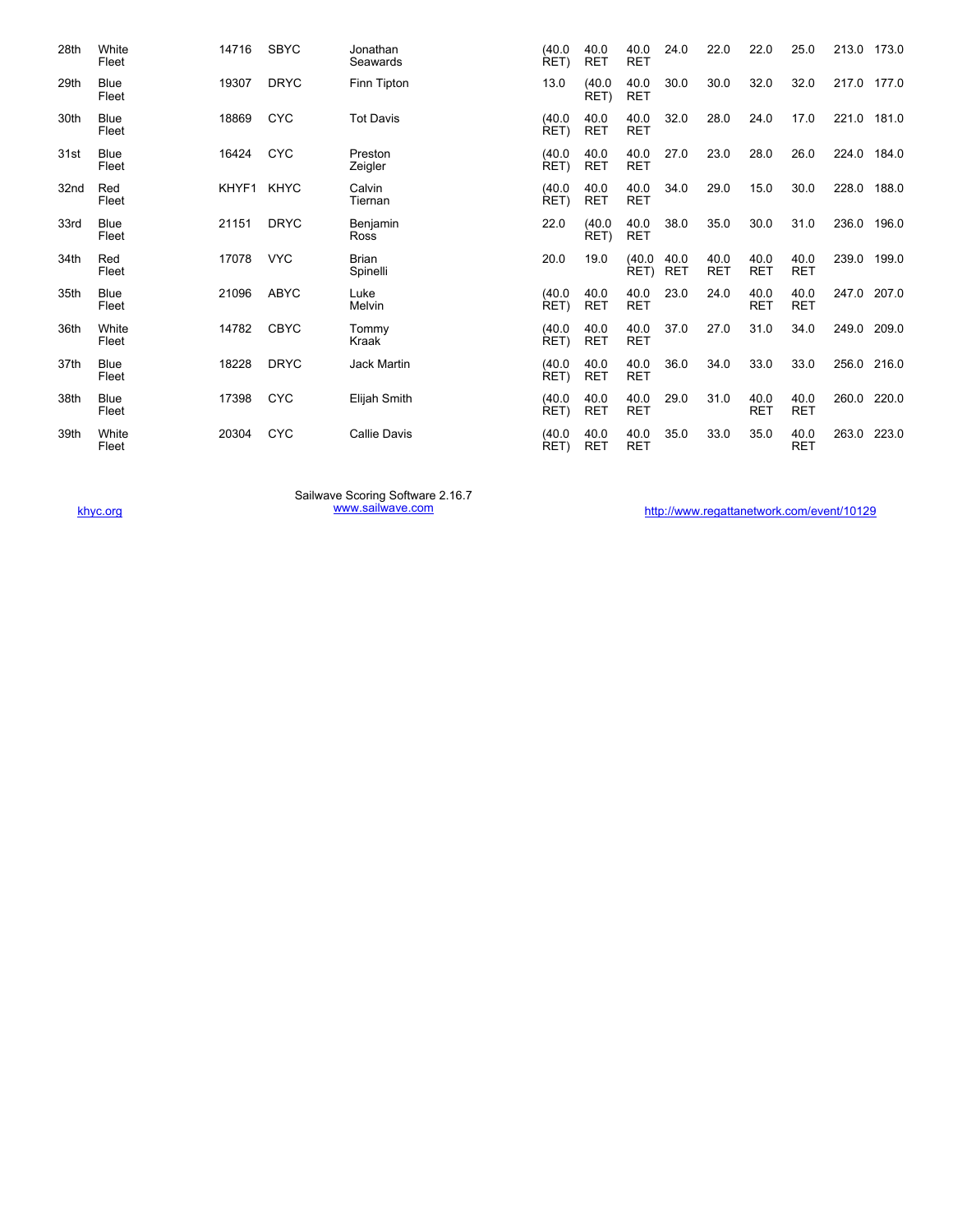

# **Ken Hoover Regatta 2015 Green Red Fleet**

## **King Harbor Yacht Club**

### **Results are final as of 15:58 on April 26, 2015**

#### **Overall**

## **Sailed: 7, Discards: 1, To count: 6, Entries: 20, Scoring system: Appendix A Rank Fleet Boat Class SailNo Club HelmName CrewName Rating R1 R2 R3 R4 R5 R6 R7 Total Nett**

| 1st  | Green<br>Red | 13             | <b>CBYC</b> | Emily<br>Rychlik          | 2.0            | 4.0                | 1.0                | 5.0                | 1.0                | (6.0)              | 2.0                | 21.0            | 15.0 |
|------|--------------|----------------|-------------|---------------------------|----------------|--------------------|--------------------|--------------------|--------------------|--------------------|--------------------|-----------------|------|
| 2nd  | Green<br>Red | 14099          | <b>ABYC</b> | <b>Nicolas</b><br>Mueller | 4.0            | 1.0                | 2.0                | 6.0                | (9.0)              | 1.0                | 3.0                | 26.0            | 17.0 |
| 3rd  | Green<br>Red | 331            | <b>CBYC</b> | Stefan<br><b>Dreer</b>    | 3.0            | 2.0                | $(14.0)$ 2.0       |                    | 3.0                | 3.0                | 4.0                | 31.0            | 17.0 |
| 4th  | Green<br>Red | 16639          | <b>CYC</b>  | Ethan Chi                 | 1.0            | 6.0                | (10.0)             | 1.0                | 2.0                | 8.0                | 1.0                | 29.0            | 19.0 |
| 5th  | Green<br>Red | 713            | <b>ABYC</b> | Jack<br>Taugher           | (11.0)         | 5.0                | 6.0                | 8.0                | 5.0                | 2.0                | 5.0                | 42.0            | 31.0 |
| 6th  | Green<br>Red | 21             | <b>DRYC</b> | Oliver<br>Keeves          | (10.0)         | 3.0                | 7.0                | 7.0                | 6.0                | 9.0                | 9.0                | 51.0            | 41.0 |
| 7th  | Green<br>Red | 21057          | <b>DRYC</b> | Iris Erwin                | (12.0)         | 7.0                | 5.0                | 4.0                | 7.0                | 12.0               | 11.0               | 58.0            | 46.0 |
| 8th  | Green<br>Red | 17137          | <b>CYC</b>  | Lucca<br>Farrell          | 5.0            | (13.0)             | 4.0                | 3.0                | 13.0               | 13.0               | 10.0               | 61.0            | 48.0 |
| 9th  | Green<br>Red | 17262          | <b>DRYC</b> | Arlo Erwin                | 8.0            | 9.0                | 3.0                | 12.0               | (14.0)             | 11.0               | 6.0                | 63.0            | 49.0 |
| 10th | Green<br>Red | 14308          | <b>CYC</b>  | Tessa<br>Farrell          | 9.0            | (15.0)             | 12.0               | 11.0               | 8.0                | 5.0                | 14.0               | 74.0            | 59.0 |
| 11th | Green<br>Red | 20992          | <b>CYC</b>  | Lucas<br>Knight           | 6.0            | 14.0               | 9.0                | 10.0               | (15.0)             | 14.0               | 7.0                | 75.0            | 60.0 |
| 12th | Green<br>Red | 6              | <b>ABYC</b> | William<br>Mueller        | 15.0           | 11.0               | (21.0)<br>OCS)     | 13.0               | 11.0               | 4.0                | 8.0                | 83.0            | 62.0 |
| 13th | Green<br>Red | $\overline{4}$ | <b>KHYC</b> | Anne<br>Dilsizian         | (14.0)         | 10.0               | 8.0                | 9.0                | 12.0               | 10.0               | 13.0               | 76.0            | 62.0 |
| 14th | Green<br>Red | 19             | <b>CBYC</b> | Izzy Hawk                 | 7.0            | 8.0                | 15.0               | 15.0               | 4.0                | (16.0)             | 15.0               | 80.0            | 64.0 |
| 15th | Green<br>Red | 11             | CBYC        | Cyrus<br>Khaleeli         | (17.0)         | 12.0               | 11.0               | 14.0               | 10.0               | 7.0                | 12.0               | 83.0            | 66.0 |
| 16th | Green<br>Red | 1459           | <b>CYC</b>  | Josie<br>Hamilton         | 16.0           | 16.0               | 13.0               | (21.0)<br>DNF)     | 17.0               | 15.0               |                    | 17.0 115.0 94.0 |      |
| 17th | Green<br>Red | 131            | <b>DRYC</b> | Elena Roby                | 13.0           | (17.0)             | 16.0               | 16.0               | 16.0               | 17.0               | 16.0               | 111.0 94.0      |      |
| 18th | Green<br>Red | 15197          | <b>CYC</b>  | Martina<br>Silva          | (21.0)<br>RET) | 21.0<br><b>RET</b> | 21.0<br><b>RET</b> | 21.0<br><b>RET</b> | 21.0<br><b>RET</b> | 21.0<br><b>RET</b> | 21.0<br><b>RET</b> | 147.0 126.0     |      |
| 18th | Green<br>Red | 11111          | <b>DRYC</b> | Isabelle<br>Fisher        | (21.0<br>RET)  | 21.0<br><b>RET</b> | 21.0<br><b>RET</b> | 21.0<br><b>RET</b> | 21.0<br><b>RET</b> | 21.0<br><b>RET</b> | 21.0<br><b>RET</b> | 147.0 126.0     |      |
| 18th | Green<br>Red | 11537          | <b>CYC</b>  | Rachel<br>Sison           | (21.0)<br>RET) | 21.0<br><b>RET</b> | 21.0<br>RET        | 21.0<br><b>RET</b> | 21.0<br><b>RET</b> | 21.0<br><b>RET</b> | 21.0<br>RET        | 147.0 126.0     |      |

Sailwave Scoring Software 2.16.7 [www.sailwave.com](http://www.sailwave.com/)

[khyc.org](http://khyc.org/)